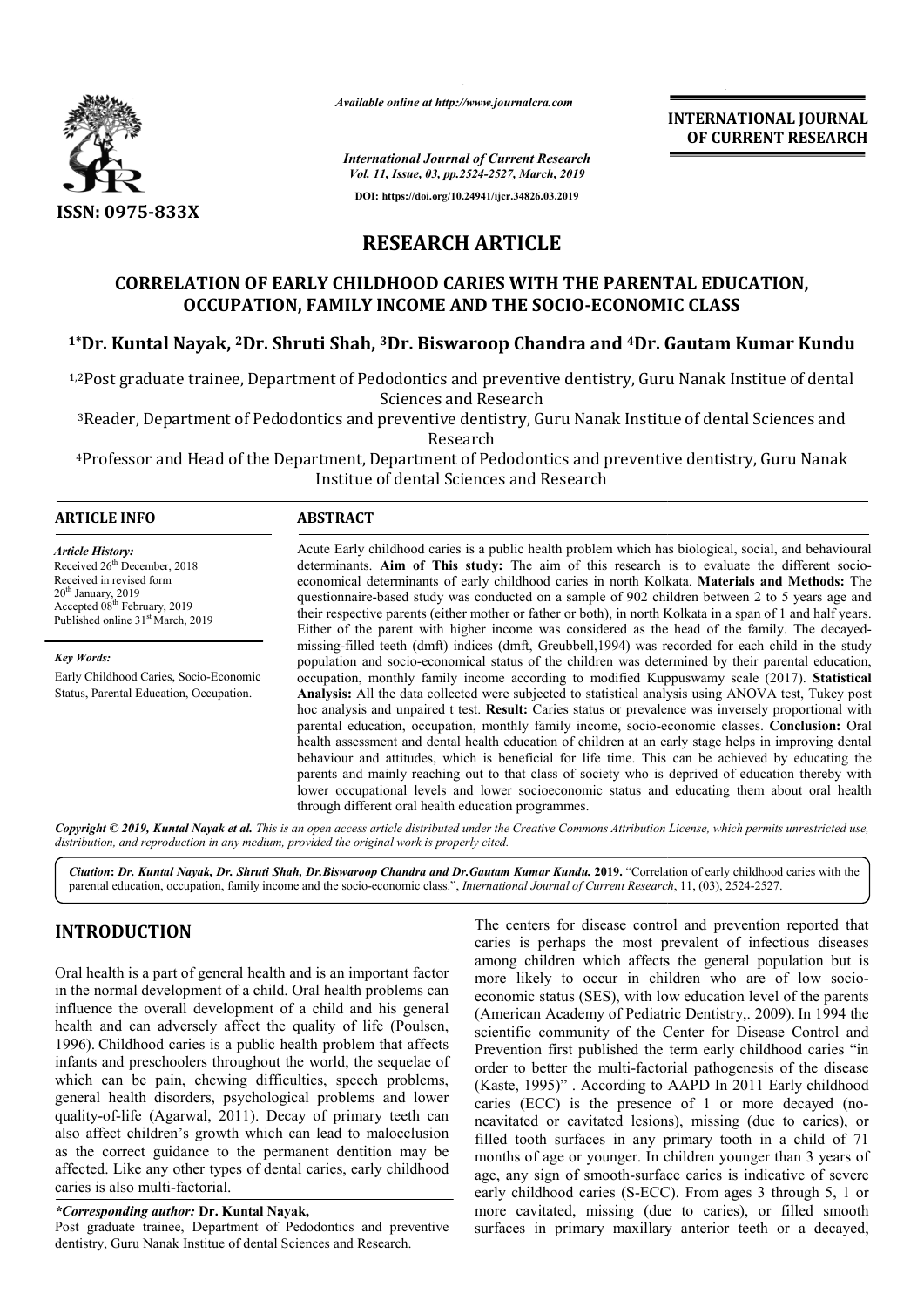missing, or filled score of  $\geq$ 4 (age 3),  $\geq$ 5 (age 4), or  $\geq$ 6 (age 5) surfaces constitutes S-ECC (Drury, 1999).

### *Causes and Determinants of Early Childhood Caries*

According to the guideline of European Academy of Paediatric Dentistry (EAPD), Early childhood caries is a public health problem which has biological, social, and behavioural determinants (European Academy of Paediatric Dentistry, 2008). Many social and behavioural determinants are considered to be risk factors for early childhood caries. Low socio-economic status, immigrant families, inadequate health literacy and low educational attainment in parents are all risk factors for early childhood caries (Fédération Dentaire Internationale, 1988; Seow, 1998).

**Aim of this study:** The aim of this research is to evaluate the different socio-economical determinants of early childhood caries in north Kolkata amongst children between 2-5 years of age.

## **MATERIALS AND METHODS**

The questionnaire-based study was conducted on a sample of 902 children between 2 to 5 years age and their respective parents(either mother or father or both), in 9 different preschools in north Kolkata. The duration of the study was 1 and half years. The aims and procedure of the study was explained to the parents and the informed consent was obtained from them prior to the study. Either of the parent with higher income was considered as the head of the family.

#### *Inclusion criteria:*

- 2-5 years old children
- parents who gave informed consent.

#### *Exclusion criteria*

- Children with developmental enamel defects.
- Children with systemic disease

**Study design and methodology:** The study was conducted in 9 pre- schools of north Kolkata.

#### **Method of data collection**

Before starting the study, an ethical clearance was obtained from the institutional ethical committee of Gurunanak Institute of Dental sciences and Research, Kolkata, panihati. An approval from the concerned school authorities was taken by explaining the entire study procedure to the school authorities prior to the study. Parents were also asked to be present on the day of the examination.

Purpose, study procedure, examination procedure was explained to the parents and informed consent was taken from the parents. Before going to the clinical examination all the general information like parental level of education, occupation, socio-economic status, was taken from the parents. All the study subjects were examined by a single examiner (researcher himself) to avoid intra examiner biasness.The examiner performed all intraoral clinical examinations by direct visual inspection and by using a mouth mirror and

explorer under good natural light source with the child sitting on a chair in front of the examiner. Disposable gloves ,mouth mirrors and explorer were used. The necessary instruments were disinfected by boiling water. Treatment cards were issued for those children who required treatments.

#### **Measurements of Parameters**

#### **ECC (early childhood caries)**

The decayed-missing-filled teeth (dmft) indices (dmft, Greubbell, 1994) was recorded from each child in the study population.

#### **Socio-economic status**

Socio-economical status of the children was determined by their parental education, occupation, monthly family income according to *modified Kuppuswamy scale (2017)*

#### **Statistical analysis**

All the data collected were subjected to statistical analysis using ANOVA test, Tukey post hoc analysis and unpaired t test. The measures of central tendency (mean) and standard deviation were calculated for variables. The dmft index of the children with their socio-economic class was compared. A difference was considered to be the statistical significant if the p value was <0.05.

### **RESULTS AND ANALYSIS**

**Table 1. Distribution of Age of the children**

| Age     | Frequency | Percent  |
|---------|-----------|----------|
| 2 years | 190       | $21.1\%$ |
| 3 years | 100       | $11.1\%$ |
| 4 years | 368       | 40.8%    |
| 5 years | 244       | 27.1%    |
| Total   | 902       | 100.0%   |





#### **DISCUSSION**

The oral health of pre-schoolers is an overlooked aspect of childhood health and well-being, especially in cases of ECC. These children constitute a population vulnerable to caries because of their dependence and inability to communicate with their parents. School going children of the concerned region have always been considered a good sample source as schools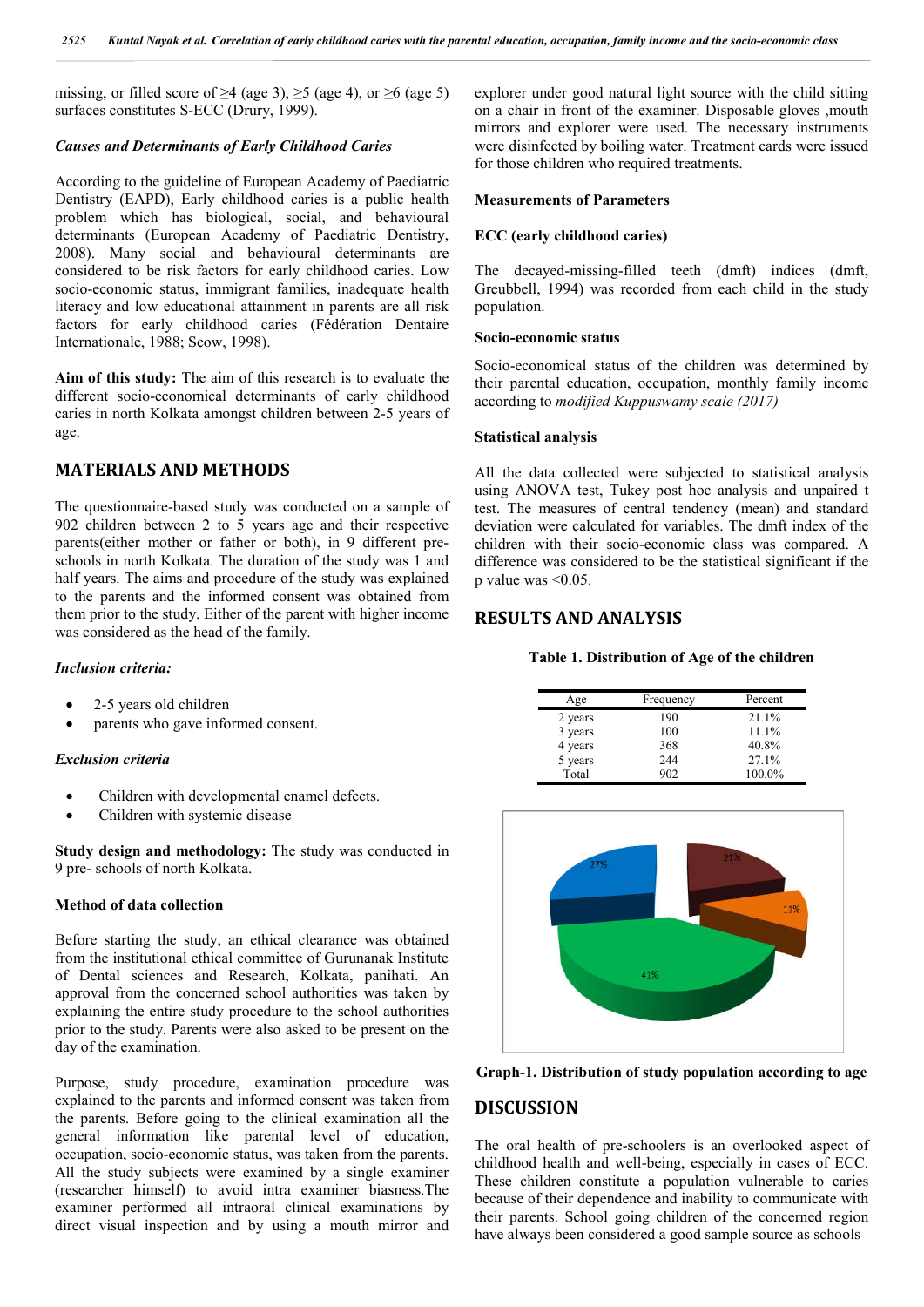|      | <b>Education of head of family</b>             | <b>Number</b> | Mean     | <b>SD</b> | <b>Minimum</b> | <b>Maximum</b> | Median | p-value  |
|------|------------------------------------------------|---------------|----------|-----------|----------------|----------------|--------|----------|
| Dmft | Profession or honors                           | 97            | .0000    | .0000     | 0.0000         | 0.0000         | 0.0000 | < 0.0001 |
|      | Graduate or postgraduate                       | 281           | 38,0000  | .6991     | 0.0000         | 5.0000         | 0.0000 |          |
|      | post high<br>Intermediate or<br>school diploma | 151           | 41,0000  | .9656     | 0.0000         | 5.0000         | 0.0000 |          |
|      | High school certificate                        | 60            | 73,0000  | 1.7764    | 0.0000         | 5.0000         | 0.0000 |          |
|      | Middle school certificate                      | 51            | 162.0000 | 1.4381    | 0.0000         | 5.0000         | 3.0000 |          |
|      | Primary school certificate                     | 135           | 417.0000 | 1.1360    | 0.0000         | 5.0000         | 3.0000 |          |
|      | Literate                                       | 127           | 418,0000 | 1.1347    | 0.0000         | 5.0000         | 3.0000 |          |

**Table 2. Distribution of mean dental caries (dmft) score of children with Education of head of family**

With increasing education level of the head of the family the mean caries (dmft) score decreased and it was statistically significant (p<0.0001), F statistic: 301.1346.

| Table 3. Distribution of mean dental caries (dmft) with Occupation of head of family |  |  |  |  |  |
|--------------------------------------------------------------------------------------|--|--|--|--|--|
|                                                                                      |  |  |  |  |  |

|      |                      | <b>Number</b> | Mean   | <b>SD</b> | <b>Minimum</b> | <b>Maximum</b> | Median | p-value  |
|------|----------------------|---------------|--------|-----------|----------------|----------------|--------|----------|
| dmft | Profession           | 81            | .0000  | .0000     | 0.0000         | 0.0000         | 0.0000 | < 0.0001 |
|      | Semi-profession      | 277           | .1697  | .7543     | 0.0000         | 5.0000         | 0.0000 |          |
|      | Clerical, Shop-owner | 155           | .2452  | .8554     | 0.0000         | 5.0000         | 0.0000 |          |
|      | Skilled worker       | 61            | .2623  | 1.7311    | 0.0000         | 5.0000         | 0.0000 |          |
|      | Semi-skilled worker  | 49            | 2.4898 | 1.5695    | 0.0000         | 5.0000         | 3.0000 |          |
|      | Unskilled worker     | 160           | 3.0125 | .4450     | 0.0000         | 5.0000         | 3.0000 |          |
|      | Unemployed           | 119           | 3.2185 | .2430     | 0.0000         | 5.0000         | 3.0000 |          |

With increasing occupation level of the head of the family the mean caries( dmft) score decreased and it was statistically significant (p<0.0001), F statistic: 225.9879.

| Table 4. Distribution of mean carries (dmft) with Monthly income of family of the children |  |  |
|--------------------------------------------------------------------------------------------|--|--|
|                                                                                            |  |  |

|      | Income      | <b>Number</b> | Mean   | <b>SD</b> | <b>Minimum</b> | <b>Maximum</b> | Median | p-value  |
|------|-------------|---------------|--------|-----------|----------------|----------------|--------|----------|
| dmft | >41430      | 113           | .0000  | .0000     | 0.0000         | 0.0000         | 0.0000 | < 0.0001 |
|      | 20715-41429 | 146           | .1306  | .6821     | 0.0000         | 5.0000         | 0.0000 |          |
|      | 15536-20714 | 54            | .3448  | 1.1016    | 0.0000         | 5.0000         | 0.0000 |          |
|      | 10357-15535 | 62            | .0645  | .5668     | 0.0000         | 5.0000         | 0.0000 |          |
|      | 6214-10356  | 145           | 3.3519 | 1.3758    | 0.0000         | 5.0000         | 3.0000 |          |
|      | 2092-6213   | 314           | 3.0616 | 1.2161    | 0.0000         | 5.0000         | 3.0000 |          |
|      | $<$ 2091    | 68            | 3.2212 | 1.1932    | 0.0000         | 5.0000         | 3.0000 |          |

With decreasing monthly income of family the mean caries (dmft) score of the child increased and it was statistically significant (p<0.0001). F statistic: 280.6796.

| Table 5. Distribution of mean dental caries (dmft) score of the children with Socio economic class of the children |  |  |  |  |  |
|--------------------------------------------------------------------------------------------------------------------|--|--|--|--|--|
|--------------------------------------------------------------------------------------------------------------------|--|--|--|--|--|

|      | Socioeconomic class                                                                                                                                                                                                                                                          | Number | Mean   | SD.   | Minimum | <b>Maximum</b> | Median | p-value  |
|------|------------------------------------------------------------------------------------------------------------------------------------------------------------------------------------------------------------------------------------------------------------------------------|--------|--------|-------|---------|----------------|--------|----------|
| Dmft | Upper class                                                                                                                                                                                                                                                                  | 44     | .0000  | .0000 | 0.0000  | 0.0000         | 0.0000 | < 0.0001 |
|      | Upper middle class                                                                                                                                                                                                                                                           | 274    | .1934  | .8137 | 0.0000  | 5.0000         | 0.0000 |          |
|      | Lower middle class                                                                                                                                                                                                                                                           | 221    | .3846  | .1645 | 0.0000  | 5.0000         | 0.0000 |          |
|      | Upper lower class                                                                                                                                                                                                                                                            | 194    | 2.9175 | .4516 | 0.0000  | 5.0000         | 3.0000 |          |
|      | Lower class                                                                                                                                                                                                                                                                  | 169    | 2.6331 | .6059 | 0.0000  | 5.0000         | 3.0000 |          |
|      | $W_{11}$ , in contract the compact of the discussion of $\mathcal{A}_1$ , $\mathcal{A}_2$ , and $\mathcal{A}_3$ are defined as $\mathcal{A}_2$ and $\mathcal{A}_3$ are defined as $\mathcal{A}_4$ and $\mathcal{A}_5$ are defined as $\mathcal{A}_5$ and $\mathcal{A}_6$ and |        |        |       |         |                |        |          |

io economic class the mean caries( dmft) score of the child decreased, and it was statistically significant ( $p<0.0001$ ). F statistic: 238.4261.

provide a platform for the promotion of health and oral health not only for students but also for staff, families and members of the community as a whole. In the present, study 902 children were examined. Among them 190(21.1%) children were 2 years of age, 100(11.1%) children were 3 years of age, 368(40.8%) children were 4 years of age and 244(27.1%) children were 5 years of age (Table-1).A Norwegian study by Koposova et al. (2010) reported that low parental education is considered as one of the predisposing factor leading to poor child health, including oral health. Moreover parental education level have been reported to be directly associated with family socio-economic status by pizzo et al (2010). Parental attitude towards oral health depends on their education. According to this study In graduate or postgraduate the mean caries (dmft) of their children was (mean± s.d.)  $38.0000 \pm 6991$ , in intermediate or post high school diploma the mean caries (dmft) of their children was (mean± s.d.)  $41.0000 \pm .9656$ , in high school certificate the mean caries (dmft) of their children was (mean $\pm$  s.d.) 73.0000  $\pm$  1.7764, in middle school certificate the mean caries (dmft) of their children was (mean $\pm$  s.d.) 162.0000  $\pm$  1.4381, in primary school certificate the mean caries (dmft) of their children was

(mean $\pm$  s.d.) 417.0000  $\pm$  1.1360 and in literate the mean caries (dmft) of their children was (mean $\pm$  s.d.) 418.0000  $\pm$  1.1347. With increasing education level the mean caries (dmft) score or prevalence of ECC among children was decreased (Table-2). The study carried out by Rajab et al. (2002) also reported that better educated parents take more care for their children oral health so that their child gets less affected from dental caries. Children's oral health strongly depends on their parental occupation and family income. According to result of this study, with increasing occupation level the mean caries( dmft) score or caries prevalence decreased (Table- 3) and with decreasing monthly income of family the mean caries (dmft) score or caries prevalence increased(Table- 4). Other studies by sogi GM et al (2002), Patricia Correa-Faria et al (2010) showed that dental caries prevalence is significantly higher in lower income group as compared to higher income group because usually people belonging to lower income group are devoid of hygienic practice and they live in unhygienic environment. Our study showed that with increasing socio economic class the mean caries (dmft) score decreased (Table - 5). Jibieke Wulaerhan et al. (2014) also found that caries